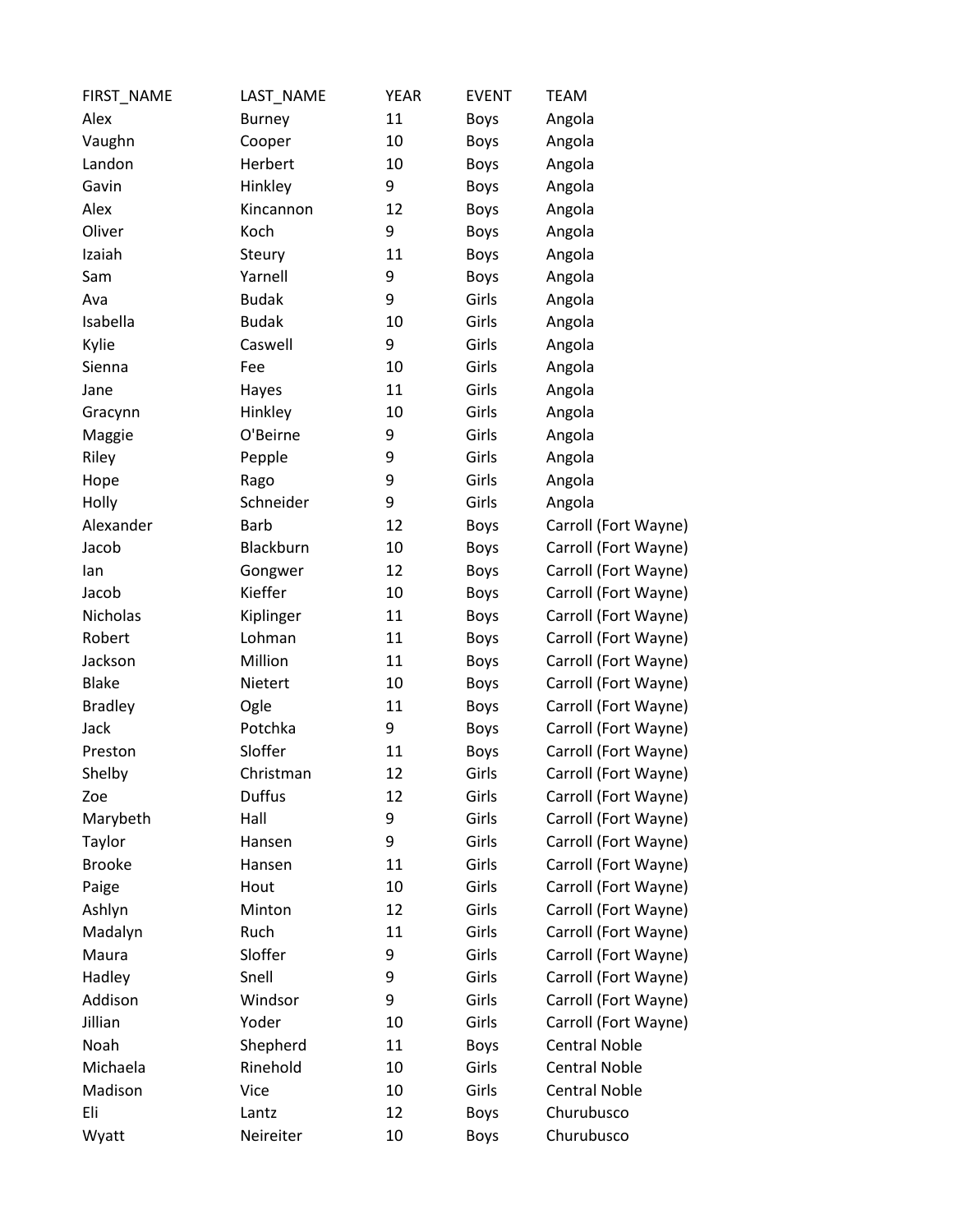| Levi           | Skinner         | 12 | <b>Boys</b> | Churubusco    |
|----------------|-----------------|----|-------------|---------------|
| Dylan          | Stroder         | 11 | <b>Boys</b> | Churubusco    |
| Allie          | <b>Basinger</b> | 12 | Girls       | Churubusco    |
| Jorja          | <b>DeBolt</b>   | 9  | Girls       | Churubusco    |
| Cara           | Debolt          | 11 | Girls       | Churubusco    |
| Dylan          | Anspach         | 10 | <b>Boys</b> | Columbia City |
| Austin         | <b>Byall</b>    | 9  | Boys        | Columbia City |
| Gavin          | Dickmeyer       | 9  | <b>Boys</b> | Columbia City |
| Austin         | Hall            | 11 | <b>Boys</b> | Columbia City |
| lan            | Harrold         | 11 | <b>Boys</b> | Columbia City |
| Cameron        | Jagger          | 12 | <b>Boys</b> | Columbia City |
| Andrew         | Korus           | 12 | <b>Boys</b> | Columbia City |
| Jack           | Mills           | 11 | <b>Boys</b> | Columbia City |
| Seth           | Mills           | 11 | <b>Boys</b> | Columbia City |
| Alton          | Mullinax        | 12 | <b>Boys</b> | Columbia City |
| Zachary        | Pletcher        | 10 | <b>Boys</b> | Columbia City |
| Isaac          | Rentschler      | 10 | <b>Boys</b> | Columbia City |
| Marcus         | Ridge           | 9  | <b>Boys</b> | Columbia City |
| Jackson        | Smith           | 11 | Boys        | Columbia City |
| Tyler          | <b>Sparks</b>   | 9  | <b>Boys</b> | Columbia City |
| Joshua         | <b>Sparks</b>   | 12 | <b>Boys</b> | Columbia City |
| Logan          | Trier           | 11 | <b>Boys</b> | Columbia City |
| Devin          | Wirick          | 11 | <b>Boys</b> | Columbia City |
| Lilyana        | Lahr            | 11 | Girls       | Columbia City |
| Caroline       | Shelton         | 12 | Girls       | Columbia City |
| Karris         | Sigler          | 11 | Girls       | Columbia City |
| Will           | Haupert         | 9  | <b>Boys</b> | DeKalb        |
| Matthias       | Hefty           | 9  | <b>Boys</b> | DeKalb        |
| Eli            | Knepper         | 10 | <b>Boys</b> | DeKalb        |
| Landon         | Knowles         | 10 | <b>Boys</b> | DeKalb        |
| <b>Travers</b> | Mason           | 11 | <b>Boys</b> | DeKalb        |
| Jaren          | McIntire        | 9  | <b>Boys</b> | DeKalb        |
| <b>Braeden</b> | McIntire        | 12 | Boys        | DeKalb        |
| <b>Braylon</b> | Meyer           | 9  | <b>Boys</b> | DeKalb        |
| Tim            | O'Keefe         | 9  | <b>Boys</b> | DeKalb        |
| Matthias       | Rowe            | 12 | <b>Boys</b> | DeKalb        |
| Gabe           | Tobierre        | 11 | Boys        | DeKalb        |
| Carter         | VanGessell      | 11 | <b>Boys</b> | DeKalb        |
| Lydia          | <b>Bennett</b>  | 10 | Girls       | DeKalb        |
| Alice          | Chioatero       | 11 | Girls       | DeKalb        |
| Abby           | <b>DeTray</b>   | 10 | Girls       | DeKalb        |
| Chiara         | Grimoldi        | 11 | Girls       | DeKalb        |
| Penelope       | Swift           | 12 | Girls       | DeKalb        |
| Riley          | Winebrenner     | 12 | Girls       | DeKalb        |
| Olivia         | Woodcox         | 9  | Girls       | DeKalb        |
| Kyler          | Corbin          | 12 | Boys        | East Noble    |
| Matt           | Pickering       | 10 | <b>Boys</b> | East Noble    |
|                |                 |    |             |               |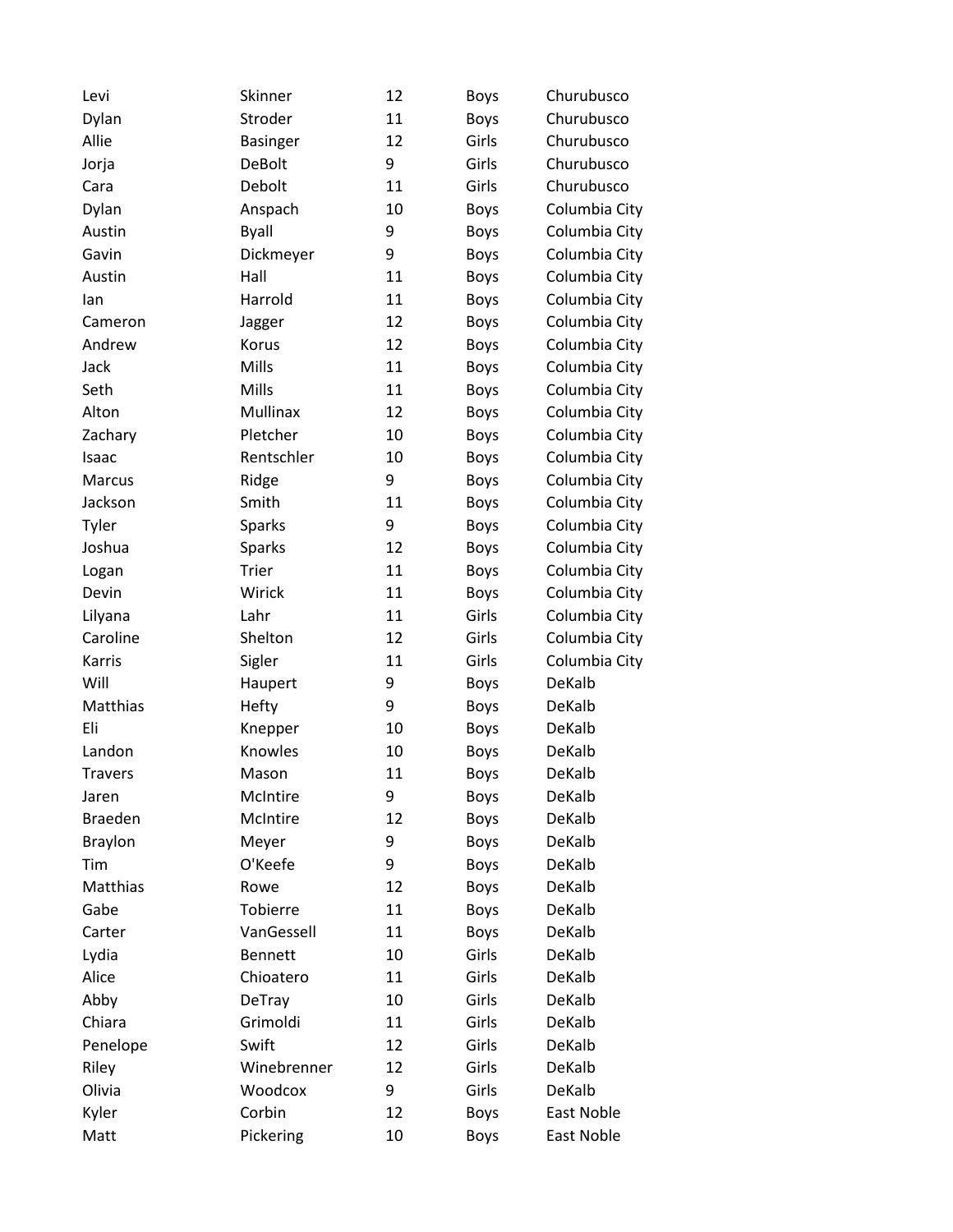| Wesley         | Potts           | 12 | Boys        | <b>East Noble</b>        |
|----------------|-----------------|----|-------------|--------------------------|
| Josh           | Prater          | 11 | <b>Boys</b> | East Noble               |
| Chandler       | Rathke          | 12 | <b>Boys</b> | <b>East Noble</b>        |
| Rob            | Rogers          | 10 | <b>Boys</b> | East Noble               |
| Drew           | Sillaway        | 11 | <b>Boys</b> | East Noble               |
| lan            | <b>Torres</b>   | 11 | <b>Boys</b> | East Noble               |
| Rachel         | Becker          | 10 | Girls       | East Noble               |
| Anna           | <b>Becker</b>   | 12 | Girls       | East Noble               |
| Julianna       | Crow            | 9  | Girls       | East Noble               |
| Mariah         | Maley           | 12 | Girls       | East Noble               |
| Khloe          | Pankop          | 10 | Girls       | East Noble               |
| Erin           | Pippenger       | 9  | Girls       | East Noble               |
| Morigan        | Prest           | 10 | Girls       | East Noble               |
| Dakota         | Rodgers         | 9  | Girls       | East Noble               |
| Cady           | Smith           | 10 | Girls       | East Noble               |
| Anna           | Strong          | 12 | Girls       | <b>East Noble</b>        |
| Erin           | Weng            | 11 | Girls       | East Noble               |
| Rachel         | Weng            | 12 | Girls       | East Noble               |
| Conner         | Lower           | 12 | <b>Boys</b> | Eastside                 |
| Armani         | Guzman          | 12 | <b>Boys</b> | Fremont                  |
| Carson         | McLatcher       | 11 | <b>Boys</b> | Fremont                  |
| Katie          | <b>Berlew</b>   | 12 | Girls       | Fremont                  |
| Natalie        | Gochenour       | 10 | Girls       | Fremont                  |
| Makayla        | Gumbel          | 10 | Girls       | Fremont                  |
| Kayla          | McCullough      | 11 | Girls       | Fremont                  |
| Hallie         | Shrewsburg      | 9  | Girls       | Fremont                  |
| Kaylie         | Zuccolotto      | 10 | Girls       | Fremont                  |
| Thomas         | <b>Brita</b>    | 11 | <b>Boys</b> | Ft. Wayne Bishop Dwenger |
| Daniel         | Cava            | 12 | <b>Boys</b> | Ft. Wayne Bishop Dwenger |
| Evan           | Didier          | 12 | <b>Boys</b> | Ft. Wayne Bishop Dwenger |
| Jude           | Donias          | 12 | <b>Boys</b> | Ft. Wayne Bishop Dwenger |
| Logan          | Felkner         | 9  | <b>Boys</b> | Ft. Wayne Bishop Dwenger |
| John           | Garcia          | 12 | <b>Boys</b> | Ft. Wayne Bishop Dwenger |
| Elias          | Hilger          | 12 | <b>Boys</b> | Ft. Wayne Bishop Dwenger |
| Nathan         | James           | 10 | <b>Boys</b> | Ft. Wayne Bishop Dwenger |
| Carson         | James           | 12 | <b>Boys</b> | Ft. Wayne Bishop Dwenger |
| William        | Kleber          | 9  | <b>Boys</b> | Ft. Wayne Bishop Dwenger |
| Robert         | Klein           | 11 | <b>Boys</b> | Ft. Wayne Bishop Dwenger |
| <b>Brendan</b> | <b>Nix</b>      | 10 | <b>Boys</b> | Ft. Wayne Bishop Dwenger |
| Liam           | Row             | 12 | <b>Boys</b> | Ft. Wayne Bishop Dwenger |
| Joseph         | Schipper        | 12 | <b>Boys</b> | Ft. Wayne Bishop Dwenger |
| Jonathon       | Schroeder       | 12 | <b>Boys</b> | Ft. Wayne Bishop Dwenger |
| Evan           | Smith           | 11 | <b>Boys</b> | Ft. Wayne Bishop Dwenger |
| Pablo          | Sutter          | 10 | <b>Boys</b> | Ft. Wayne Bishop Dwenger |
| Jason          | Wiseman         | 12 | <b>Boys</b> | Ft. Wayne Bishop Dwenger |
| Julia          | <b>Broerman</b> | 12 | Girls       | Ft. Wayne Bishop Dwenger |
| Lauren         | Clark           | 11 | Girls       | Ft. Wayne Bishop Dwenger |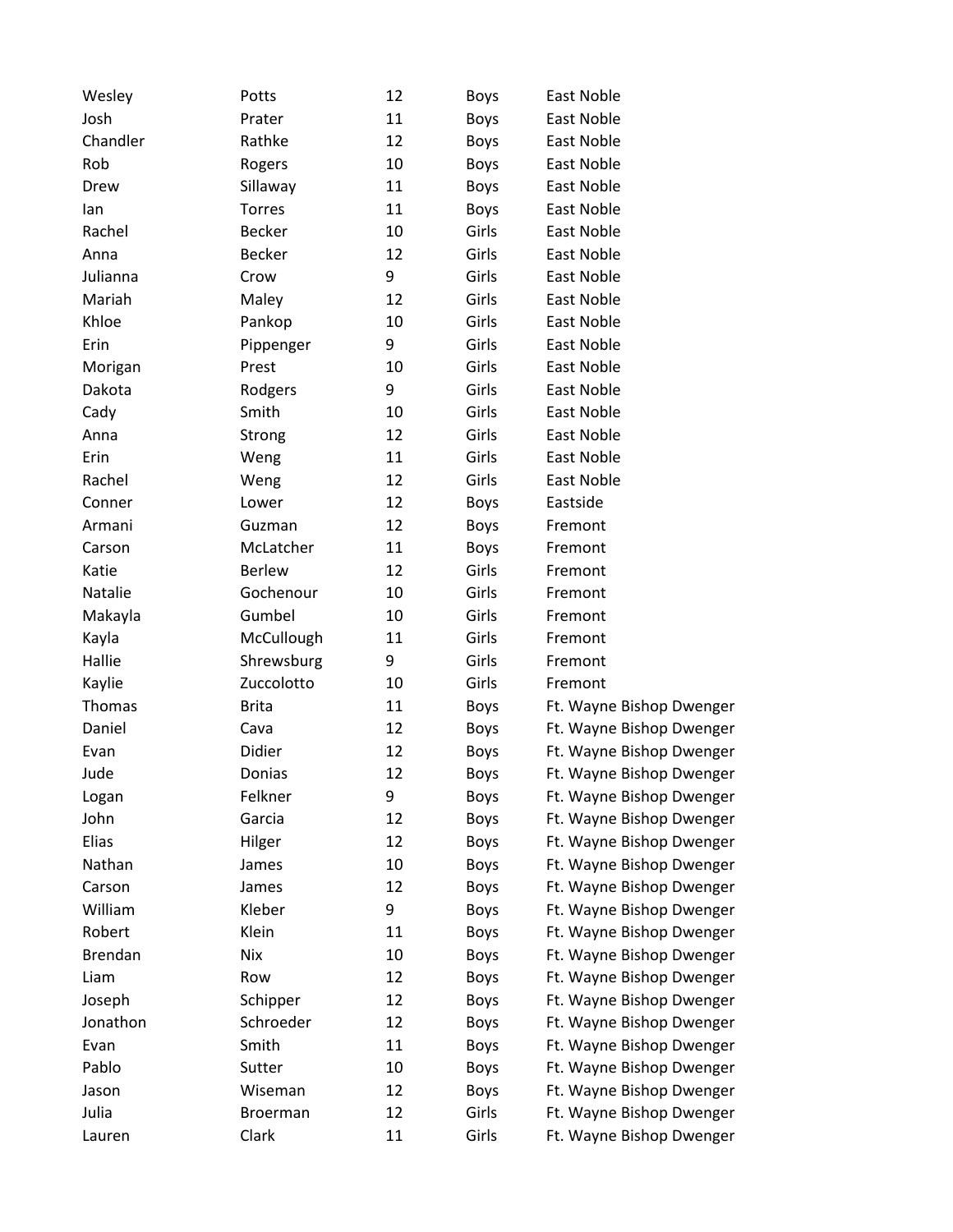| Aileen     | Delaney         | 12 | Girls       | Ft. Wayne Bishop Dwenger      |
|------------|-----------------|----|-------------|-------------------------------|
| Allison    | <b>Deshaies</b> | 12 | Girls       | Ft. Wayne Bishop Dwenger      |
| Ella       | Grashoff        | 11 | Girls       | Ft. Wayne Bishop Dwenger      |
| Elise      | Huhn            | 12 | Girls       | Ft. Wayne Bishop Dwenger      |
| Elizabeth  | Kaufman         | 11 | Girls       | Ft. Wayne Bishop Dwenger      |
| Erin       | Klingenberger   | 11 | Girls       | Ft. Wayne Bishop Dwenger      |
| Jacqueline | Miles           | 12 | Girls       | Ft. Wayne Bishop Dwenger      |
| Victoria   | Rodenbeck       | 10 | Girls       | Ft. Wayne Bishop Dwenger      |
| Nora       | Steele          | 12 | Girls       | Ft. Wayne Bishop Dwenger      |
| Emily      | Szczepanski     | 11 | Girls       | Ft. Wayne Bishop Dwenger      |
| Ruth       | Wheeler         | 10 | Girls       | Ft. Wayne Bishop Dwenger      |
| Kaitlyn    | Woods           | 11 | Girls       | Ft. Wayne Bishop Dwenger      |
| Chloe      | Hogue           | 10 | Girls       | Ft. Wayne Blackhawk Christian |
| Max        | Adair           | 9  | <b>Boys</b> | Ft. Wayne Concordia Lutheran  |
| Daniel     | Adair           | 11 | <b>Boys</b> | Ft. Wayne Concordia Lutheran  |
| Peter      | Allison         | 12 | <b>Boys</b> | Ft. Wayne Concordia Lutheran  |
| Benjamin   | Bentz           | 9  | <b>Boys</b> | Ft. Wayne Concordia Lutheran  |
| Luke       | Bentz           | 12 | <b>Boys</b> | Ft. Wayne Concordia Lutheran  |
| Gabriel    | Connelly        | 11 | <b>Boys</b> | Ft. Wayne Concordia Lutheran  |
| Charles    | <b>Fikes</b>    | 11 | <b>Boys</b> | Ft. Wayne Concordia Lutheran  |
| Vaughn     | Hendrickson     | 9  | <b>Boys</b> | Ft. Wayne Concordia Lutheran  |
| Alexander  | Jones           | 9  | <b>Boys</b> | Ft. Wayne Concordia Lutheran  |
| Thomas     | Kratzman        | 12 | <b>Boys</b> | Ft. Wayne Concordia Lutheran  |
| Nathan     | Pennekamp       | 12 | <b>Boys</b> | Ft. Wayne Concordia Lutheran  |
| Karsten    | Schlegel        | 11 | <b>Boys</b> | Ft. Wayne Concordia Lutheran  |
| Zachary    | Shaw            | 11 | <b>Boys</b> | Ft. Wayne Concordia Lutheran  |
| Nicholas   | Spielman        | 9  | <b>Boys</b> | Ft. Wayne Concordia Lutheran  |
| Tyler      | Strothman       | 12 | <b>Boys</b> | Ft. Wayne Concordia Lutheran  |
| Kevin      | Zehr            | 10 | <b>Boys</b> | Ft. Wayne Concordia Lutheran  |
| Madelyn    | <b>Borchelt</b> | 11 | Girls       | Ft. Wayne Concordia Lutheran  |
| Emily      | Clark           | 9  | Girls       | Ft. Wayne Concordia Lutheran  |
| Callie     | Hoover          | 12 | Girls       | Ft. Wayne Concordia Lutheran  |
| Rhaya      | Kaschinske      | 12 | Girls       | Ft. Wayne Concordia Lutheran  |
| Amelia     | Kiefer          | 9  | Girls       | Ft. Wayne Concordia Lutheran  |
| Faye       | Kropf           | 10 | Girls       | Ft. Wayne Concordia Lutheran  |
| Abigail    | Mays            | 12 | Girls       | Ft. Wayne Concordia Lutheran  |
| Katelyn    | <b>Nix</b>      | 12 | Girls       | Ft. Wayne Concordia Lutheran  |
| Alexa      | Panning         | 9  | Girls       | Ft. Wayne Concordia Lutheran  |
| Anna       | Pennekamp       | 9  | Girls       | Ft. Wayne Concordia Lutheran  |
| Abigail    | Scheiderer      | 9  | Girls       | Ft. Wayne Concordia Lutheran  |
| Keller     | Whicker         | 10 | Girls       | Ft. Wayne Concordia Lutheran  |
| Gretchen   | Witmer          | 12 | Girls       | Ft. Wayne Concordia Lutheran  |
| Kasey      | Craig           | 11 | Girls       | Ft. Wayne North Side          |
| Connor     | Jackson         | 12 | <b>Boys</b> | Ft. Wayne Northrop            |
| Jonah      | Lemmon          | 12 | <b>Boys</b> | Ft. Wayne Northrop            |
| Jacob      | Lewis           | 11 | <b>Boys</b> | Ft. Wayne Northrop            |
| Chase      | McCarel         | 9  | <b>Boys</b> | Ft. Wayne Northrop            |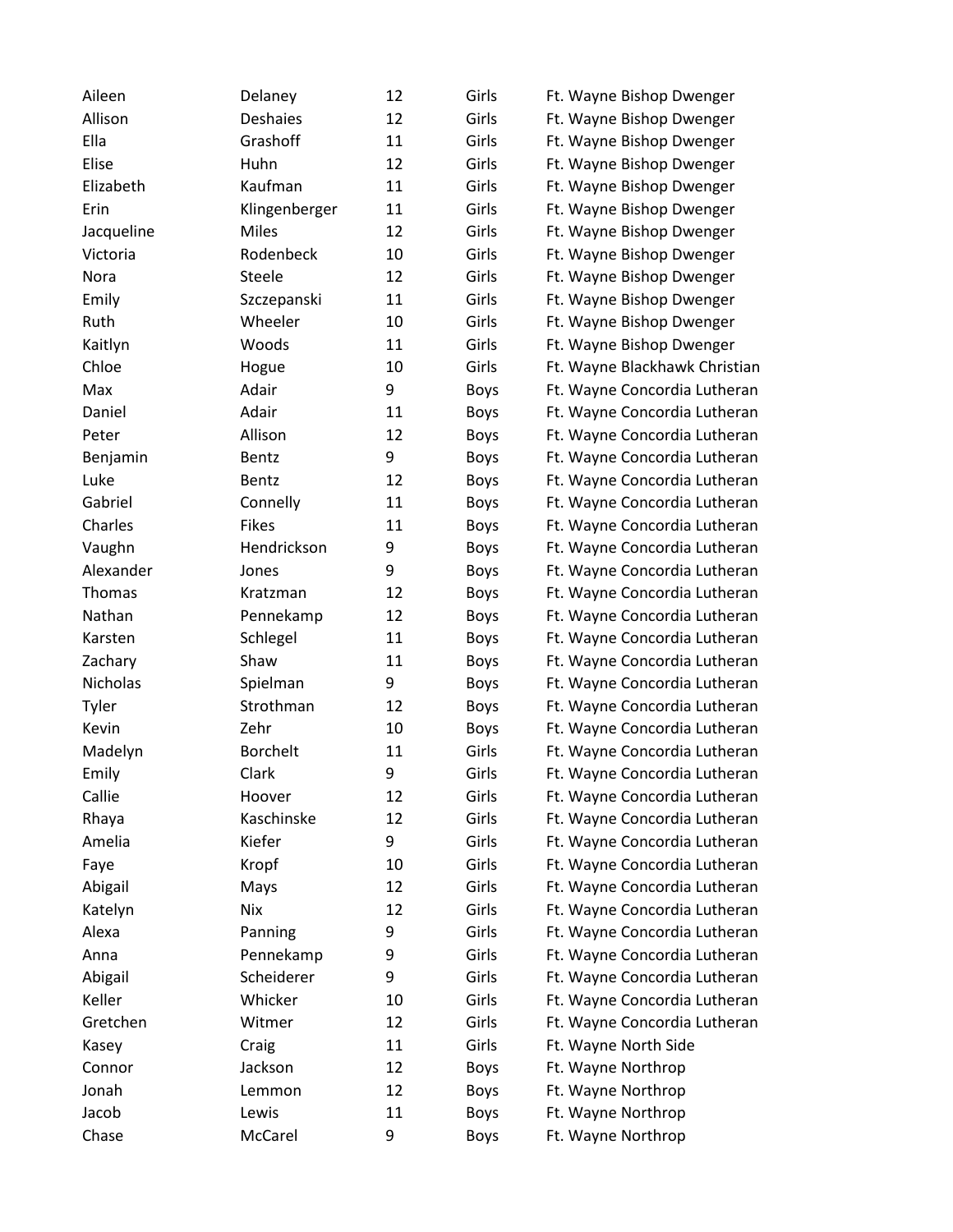| Victoria      | Clibon        | 10 | Girls       | Ft. Wayne Northrop |
|---------------|---------------|----|-------------|--------------------|
| Casandra      | Dove          | 10 | Girls       | Ft. Wayne Northrop |
| Alyssa        | Williams      | 12 | Girls       | Ft. Wayne Northrop |
| Kobe          | Milledge      | 12 | <b>Boys</b> | Ft. Wayne Snider   |
| Julian        | Slater        | 12 | <b>Boys</b> | Ft. Wayne Snider   |
| Tanner        | <b>MCMain</b> | 11 | <b>Boys</b> | Garrett            |
| Nataley       | Armstrong     | 11 | Girls       | Garrett            |
| Madilyn       | Malcolm       | 12 | Girls       | Garrett            |
| Ethan         | <b>Baitz</b>  | 11 | <b>Boys</b> | Homestead          |
| Justin        | Engelhart     | 12 | <b>Boys</b> | Homestead          |
| Maxwell       | Falloon       | 11 | <b>Boys</b> | Homestead          |
| Anthony       | Gery          | 10 | <b>Boys</b> | Homestead          |
| Ashton        | Hackman       | 12 | <b>Boys</b> | Homestead          |
| Carson        | Heckman       | 10 | <b>Boys</b> | Homestead          |
| Ben           | Johnson       | 11 | <b>Boys</b> | Homestead          |
| <b>Bryson</b> | Leffers       | 9  | <b>Boys</b> | Homestead          |
| Donald        | McArdle       | 12 | <b>Boys</b> | Homestead          |
| Chase         | Molden        | 11 | <b>Boys</b> | Homestead          |
| Henry         | <b>Myers</b>  | 12 | <b>Boys</b> | Homestead          |
| Tyler         | Peters        | 12 | <b>Boys</b> | Homestead          |
| John          | <b>Sheets</b> | 12 | <b>Boys</b> | Homestead          |
| Aidan         | Sheppard      | 12 | <b>Boys</b> | Homestead          |
| Grayson       | Welch         | 10 | <b>Boys</b> | Homestead          |
| Reagan        | Albers        | 10 | Girls       | Homestead          |
| Anna          | Denice        | 11 | Girls       | Homestead          |
| Amelia        | Faber         | 11 | Girls       | Homestead          |
| Audrey        | Gardner       | 10 | Girls       | Homestead          |
| Gabrielle     | <b>Kiess</b>  | 10 | Girls       | Homestead          |
| Addison       | Knoblauch     | 9  | Girls       | Homestead          |
| Arianna       | Osborn        | 9  | Girls       | Homestead          |
| Elise         | Peckinpaugh   | 10 | Girls       | Homestead          |
| Lauren        | Saddington    | 9  | Girls       | Homestead          |
| Heidi         | Warner        | 12 | Girls       | Homestead          |
| Claire        | Weidler       | 12 | Girls       | Homestead          |
| Konner        | Palmer        | 10 | <b>Boys</b> | Lakeland           |
| Ezekiel       | Wachtman      | 10 | <b>Boys</b> | Lakeland           |
| Keylee        | Fleeman       | 10 | Girls       | Lakeland           |
| Tyler         | Hartleroad    | 11 | Boys        | Leo                |
| Jackson       | Ringwood      | 12 | <b>Boys</b> | Leo                |
| Jaydon        | Steidinger    | 9  | <b>Boys</b> | Leo                |
| Audrey        | Abel          | 10 | Girls       | Leo                |
| Janelle       | Albrecht      | 9  | Girls       | Leo                |
| Kathleen      | <b>Barnes</b> | 10 | Girls       | Leo                |
| Renee         | Beaubien      | 11 | Girls       | Leo                |
| Rachyl        | Berghoff      | 10 | Girls       | Leo                |
| Rachel        | <b>Brooks</b> | 9  | Girls       | Leo                |
| Emily         | Cogdell       | 9  | Girls       | Leo                |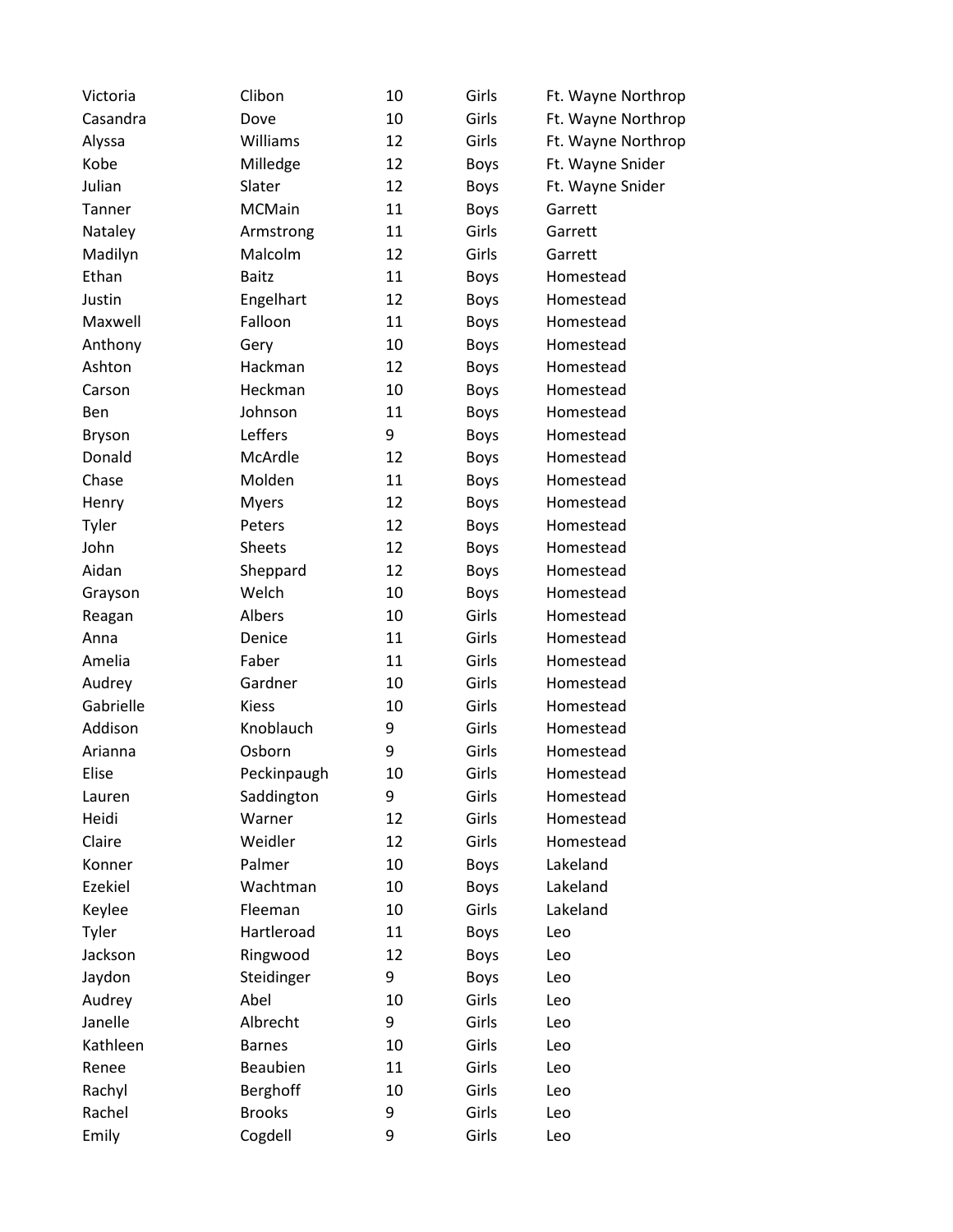| Leah           | Handshoe       | 11 | Girls       | Leo               |
|----------------|----------------|----|-------------|-------------------|
| Lily           | Kissner        | 12 | Girls       | Leo               |
| Olivia         | Lashure        | 10 | Girls       | Leo               |
| <b>Alexis</b>  | Lauer          | 12 | Girls       | Leo               |
| Maya           | <b>Norris</b>  | 9  | Girls       | Leo               |
| Eden           | <b>Norris</b>  | 11 | Girls       | Leo               |
| Emma           | Perkins        | 12 | Girls       | Leo               |
| Erica          | Pulfer         | 10 | Girls       | Leo               |
| Isabelle       | Shenfeld       | 9  | Girls       | Leo               |
| Taylor         | <b>Stine</b>   | 11 | Girls       | Leo               |
| Arianna        | Werling        | 10 | Girls       | Leo               |
| Allison        | Steele         | 11 | Girls       | Prairie Heights   |
| River          | Biebrich       | 9  | <b>Boys</b> | West Noble        |
| Isaac          | Campos         | 11 | <b>Boys</b> | <b>West Noble</b> |
| Austin         | Cripe          | 10 | <b>Boys</b> | <b>West Noble</b> |
| Fernando       | Daza           | 11 | <b>Boys</b> | <b>West Noble</b> |
| Grant          | Flora          | 10 | <b>Boys</b> | <b>West Noble</b> |
| Isaac          | Flora          | 12 | <b>Boys</b> | <b>West Noble</b> |
| Adrian         | Garcia         | 11 | <b>Boys</b> | <b>West Noble</b> |
| Evan           | Rodriguez      | 9  | <b>Boys</b> | West Noble        |
| Andres         | Sandoval       | 9  | <b>Boys</b> | <b>West Noble</b> |
| Logan          | Schuller       | 10 | <b>Boys</b> | <b>West Noble</b> |
| Isaac          | Silva          | 10 | <b>Boys</b> | <b>West Noble</b> |
| Elizabeth      | Christlieb     | 10 | Girls       | <b>West Noble</b> |
| Ruby           | Clark          | 9  | Girls       | <b>West Noble</b> |
| Yoseline       | Haro-Rodriguez | 9  | Girls       | <b>West Noble</b> |
| Samantha       | Keene          | 9  | Girls       | West Noble        |
| Rachel         | Klages         | 9  | Girls       | <b>West Noble</b> |
| <b>Breanna</b> | Moreno         | 9  | Girls       | <b>West Noble</b> |
| Isabel         | Olvera         | 9  | Girls       | <b>West Noble</b> |
| <b>Thalia</b>  | Parson         | 12 | Girls       | <b>West Noble</b> |
| Erin           | Shoemaker      | 12 | Girls       | West Noble        |
| Megan          | Wallen         | 12 | Girls       | <b>West Noble</b> |
| Nicholas       | Bontrager      | 9  | <b>Boys</b> | Westview          |
| Remington      | Carpenter      | 12 | <b>Boys</b> | Westview          |
| Spencer        | Carpenter      | 12 | <b>Boys</b> | Westview          |
| Andrew         | Cupp           | 12 | <b>Boys</b> | Westview          |
| Chad           | Hershberger    | 10 | <b>Boys</b> | Westview          |
| Dominic        | Hostetler      | 12 | <b>Boys</b> | Westview          |
| Ryan           | Lapp           | 12 | <b>Boys</b> | Westview          |
| Adrian L.      | Miller         | 10 | <b>Boys</b> | Westview          |
| Lyndon         | Miller         | 10 | <b>Boys</b> | Westview          |
| Izaak          | Moore          | 9  | <b>Boys</b> | Westview          |
| Kayden         | Moore          | 10 | <b>Boys</b> | Westview          |
| Isaac          | Niccum         | 11 | <b>Boys</b> | Westview          |
| Christien      | Noward         | 9  | <b>Boys</b> | Westview          |
| Anthony        | Sanchez        | 11 | <b>Boys</b> | Westview          |